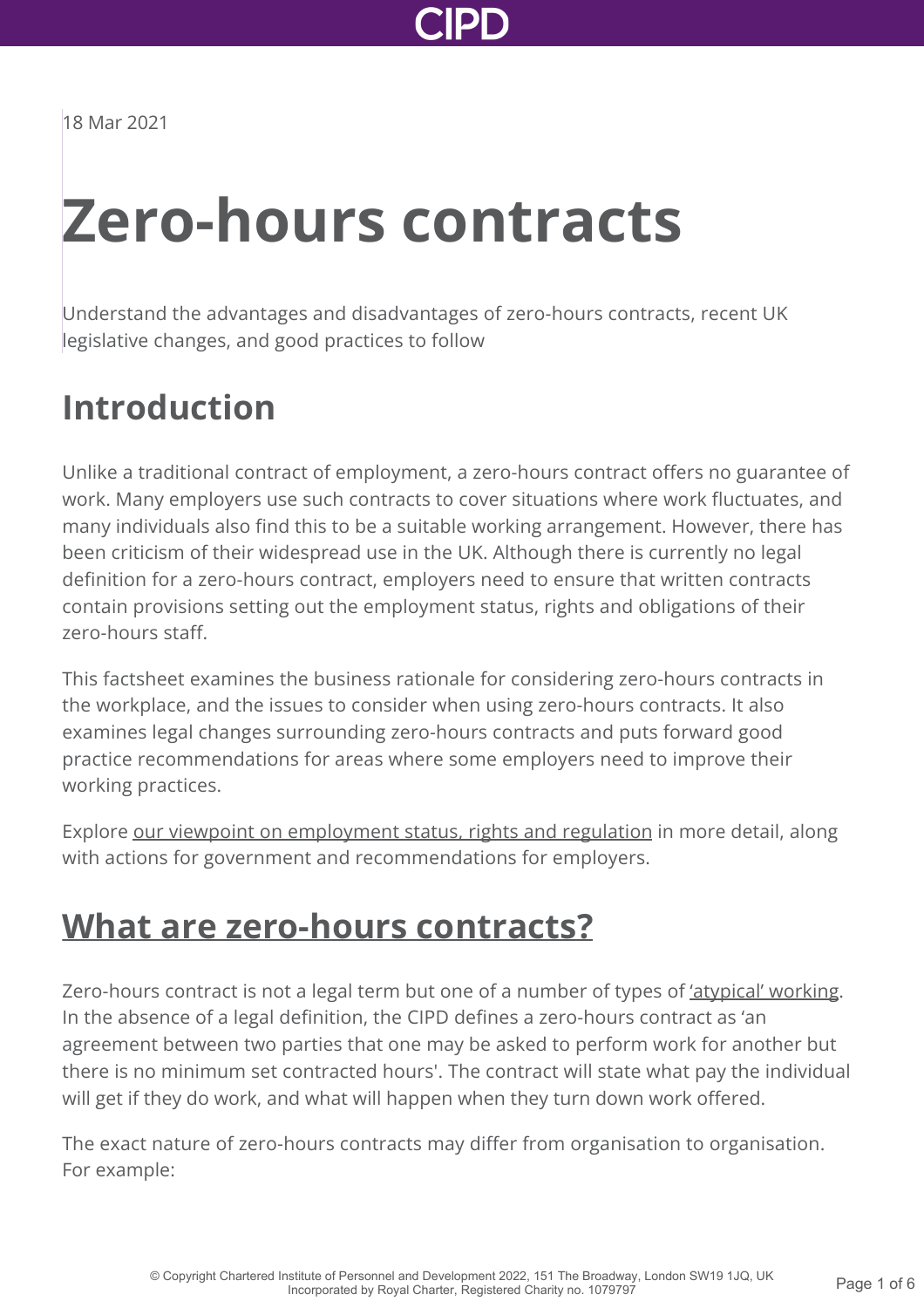

- Individuals on zero-hours contracts may be engaged as employees or workers see more on employment status below).
- In some zero-hours contracts the individual will be obliged to accept work if offered, but in others they will not.
- The pay arrangements and benefits provided may differ from those provided to people doing the same job with a contract offering guaranteed hours.

Because 'zero-hours contract' does not have a specific meaning in law, organisations should ensure that their zero-hours contracts set out the employment status, rights and obligations of their zero-hours staff.

[Find out about more traditional employment contracts in our Contracts of employment](http://www.cipd.co.uk/knowledge/fundamentals/emp-law/terms-conditions/contracts-factsheet/) factsheet.

### **[Why use zero-hour contracts?](http://www.cipd.co.uk/knowledge/fundamentals/emp-law/terms-conditions/zero-hours-factsheet?pdf=true#)**

Organisations considering using zero-hours contracts should think carefully about the business rationale for doing this, including whether there are other types of flexible working or employment practices that would deliver the same benefits.

These types of working arrangements are most suited to situations where work fluctuates unexpectedly and where consequently the employer cannot always guarantee work.

[According to our research Zero-hours and short-hours contracts in the UK: employer and](http://www.cipd.co.uk/knowledge/fundamentals/emp-law/terms-conditions/zero-hours-views-report/) employee perspectives, the most common reason employers use zero-hours contracts is to provide them with the flexibility to manage fluctuations in demand, with two-thirds of organisations citing this. However, employers also regard zero-hours contracts as a means of providing flexibility for individuals, with the same research reporting that just over half of respondents say they use them for this reason.

Other key reasons for using zero-hours contracts include reducing costs and avoiding the specific costs associated with using agency workers.

In his article in CIPD Voice, Ian Brinkley [challenges some of the myths](http://www.cipd.co.uk/news-views/cipd-voice/issue-14/defence-zero-hours-contracts/) surrounding the use of zero hours contracts in the UK.

## **[Employment status](http://www.cipd.co.uk/knowledge/fundamentals/emp-law/terms-conditions/zero-hours-factsheet?pdf=true#)**

[Employment status](http://www.cipd.co.uk/knowledge/fundamentals/emp-law/employees/status-factsheet/) is a key issue that employers need to consider when using zero-hours contracts and undoubtedly one of the many challenging aspects of managing such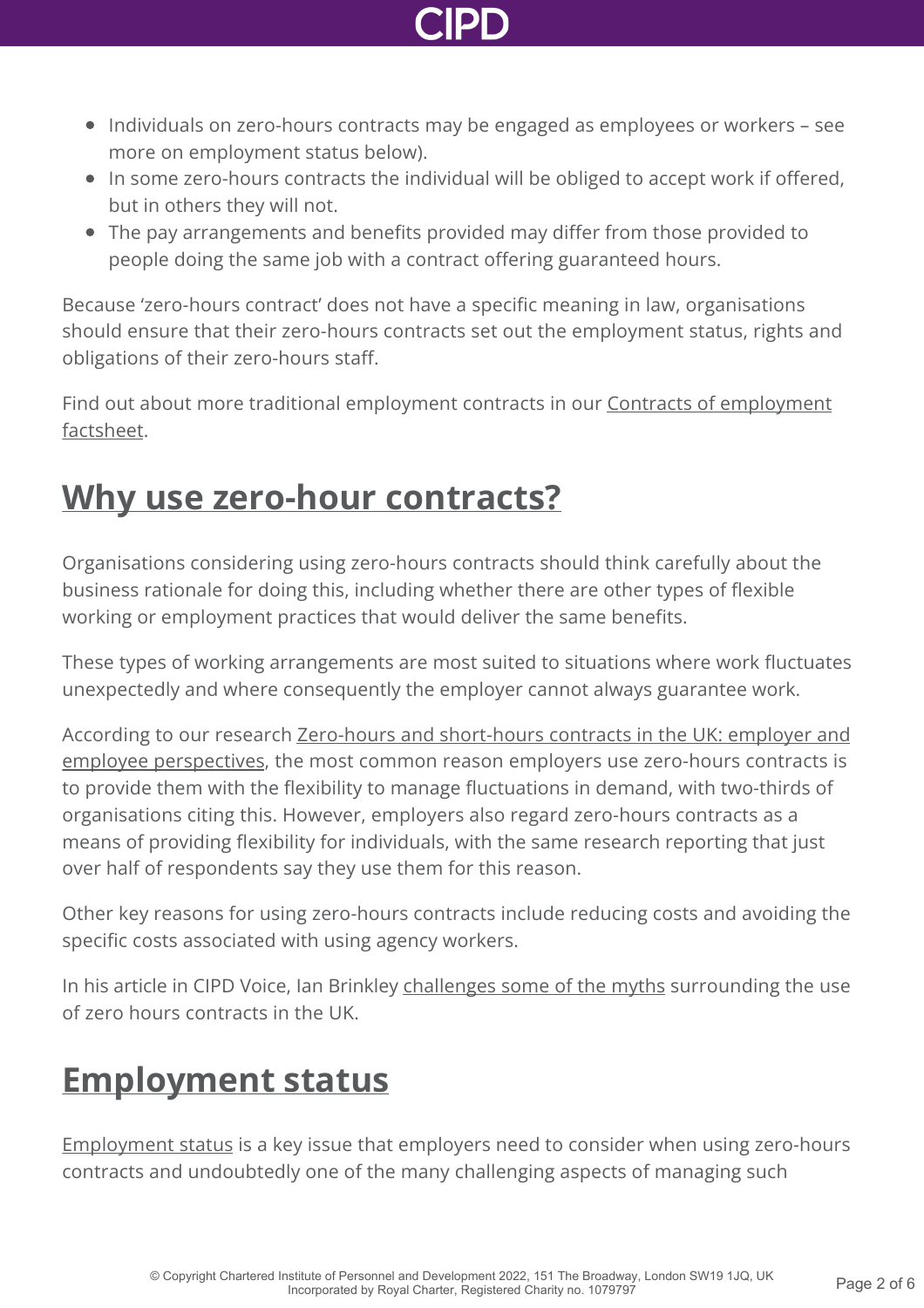contracts. The three main types are employee, worker and self-employed. The correct status category depends to an extent on the content of the actual or implied employment contract, but ultimately a legal decision would be based on how working arrangements operate in practice.

Individuals engaged on zero-hours contracts may be employees or workers in terms of their legal rights. Which they are depends on what their contract says and how the relationship between them and their employer works in practice (in other words, whether the legal tests for employment are met). In most cases, those on zero-hours contracts will be workers because there is no mutuality of obligation.

Employers need to be clear about which category zero-hour workers belong to and consider the rights and conditions they are entitled to.

The employment relationship can change so employers should carry out a regular review to ensure that individuals are being managed in line with the status specified in their contract. Ideally, line managers should also receive training so they understand fully the different types, their advantages and disadvantages.

## **[Recent UK law changes on zero-hours](http://www.cipd.co.uk/knowledge/fundamentals/emp-law/terms-conditions/zero-hours-factsheet?pdf=true#) contracts**

#### **Banning exclusivity clauses**

In May 2015, following a consultation exercise and as part of the Small Business, Enterprise and Employment Act 2015, the government banned exclusivity clauses for zero-hours contracts. It's now against the law for an employer to prevent an individual who is employed under a zero-hours contract from working elsewhere. Further regulations came into force in January 2016 giving zero hours workers the right not to be unfairly dismissed or subjected to a detriment for failing to comply with an exclusivity clause, and to claim compensation.

### **One-sided flexibility**

As part of the [Good Work plan](https://www.rec.uk.com/__data/assets/pdf_file/0004/474610/Governments-Good-work-plan-December-2018.pdf) following the Taylor Review, the government has passed legislation that gives workers the right to a written record of their core terms of employment from day one of employment.

Later in 2021, the government is expected to publish its long-awaited Employment Bill to implement many of the other proposals n the Good Work Plan. These include: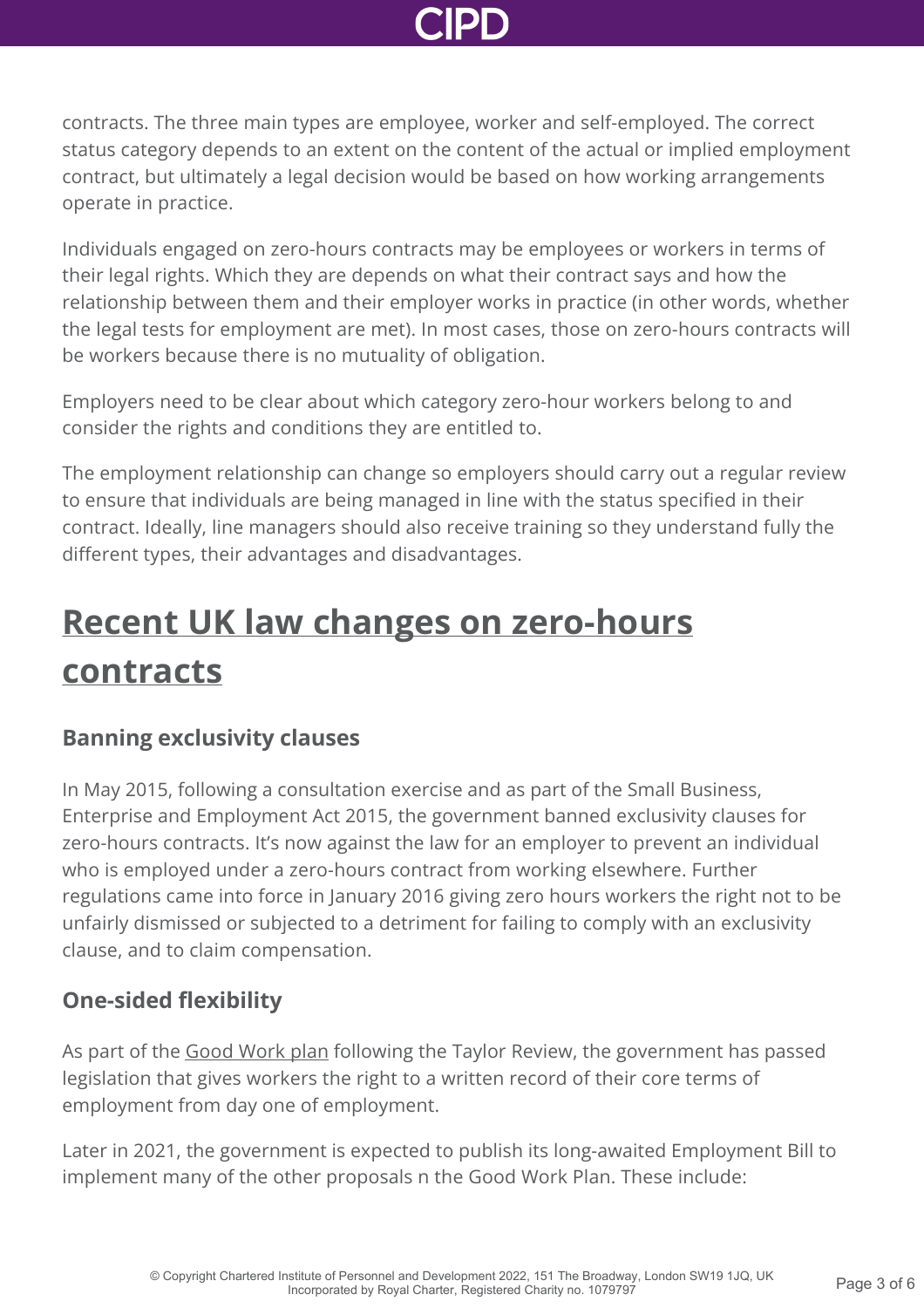

- Compensating workers for shifts cancelled without 'reasonable notice', irrespective of whether the hours can be replaced. . It also explores how workers who are penalised for refusing shifts offered at the last minute can be better protected.
- Giving all workers a right to reasonable notice of working hours.
- Giving all workers the right to switch to a more predictable and stable contract that reflects the normal hours worked after 26 weeks' continuous service. This will be subject to any conditions to be set out in the Employment Bill.

## **[What does good practice look like?](http://www.cipd.co.uk/knowledge/fundamentals/emp-law/terms-conditions/zero-hours-factsheet?pdf=true#)**

[Our research reports Z](http://www.cipd.co.uk/knowledge/fundamentals/emp-law/terms-conditions/zero-hours-views-report/)[ero-hours contracts: myth and reality](http://www.cipd.co.uk/knowledge/fundamentals/emp-law/terms-conditions/zero-hours-reality-report/) [and Zero-hours and short](http://www.cipd.co.uk/knowledge/fundamentals/emp-law/terms-conditions/zero-hours-views-report/)hours contracts in the UK: employer and employee perspectives identified areas where some employers need to improve their working practices.

Recommendations include:

- Employers should only use zero-hours contracts where the flexibility inherent in these types of arrangement suits both the organisation and the individual.
- Employers should consider whether zero-hours working is appropriate for their business and whether there are alternative means of providing flexibility for the organisation, for example, through the use of annualised hours or other flexible working options. Zero-hours working lends itself to situations where the workload is irregular, there is not a constant need for staff or staff needs are driven by external factors outside the employer's control.
- All zero-hours contract workers should receive a written copy of their terms and conditions. (Both workers and employees became entitled to this as a day one right on 6 April 2020). Employers should also set out in atypical workers' contracts the notice required by either organisations or individuals if they're unable to meet their contracted commitments.
- Employers should set out in the contract the employment status of those engaged on zero-hours contracts and conduct regular reviews (at least once a year) of how these contracts are operating in practice. Reviews should include conversations with line managers and staff on zero-hours contracts. If the reality of the employment relationship no longer matches the contract of employment, one or the other should be adjusted to bring them into line.
- Employers need to provide training and guidance for line managers to ensure they are managing zero-hours workers in line with their employment status. Training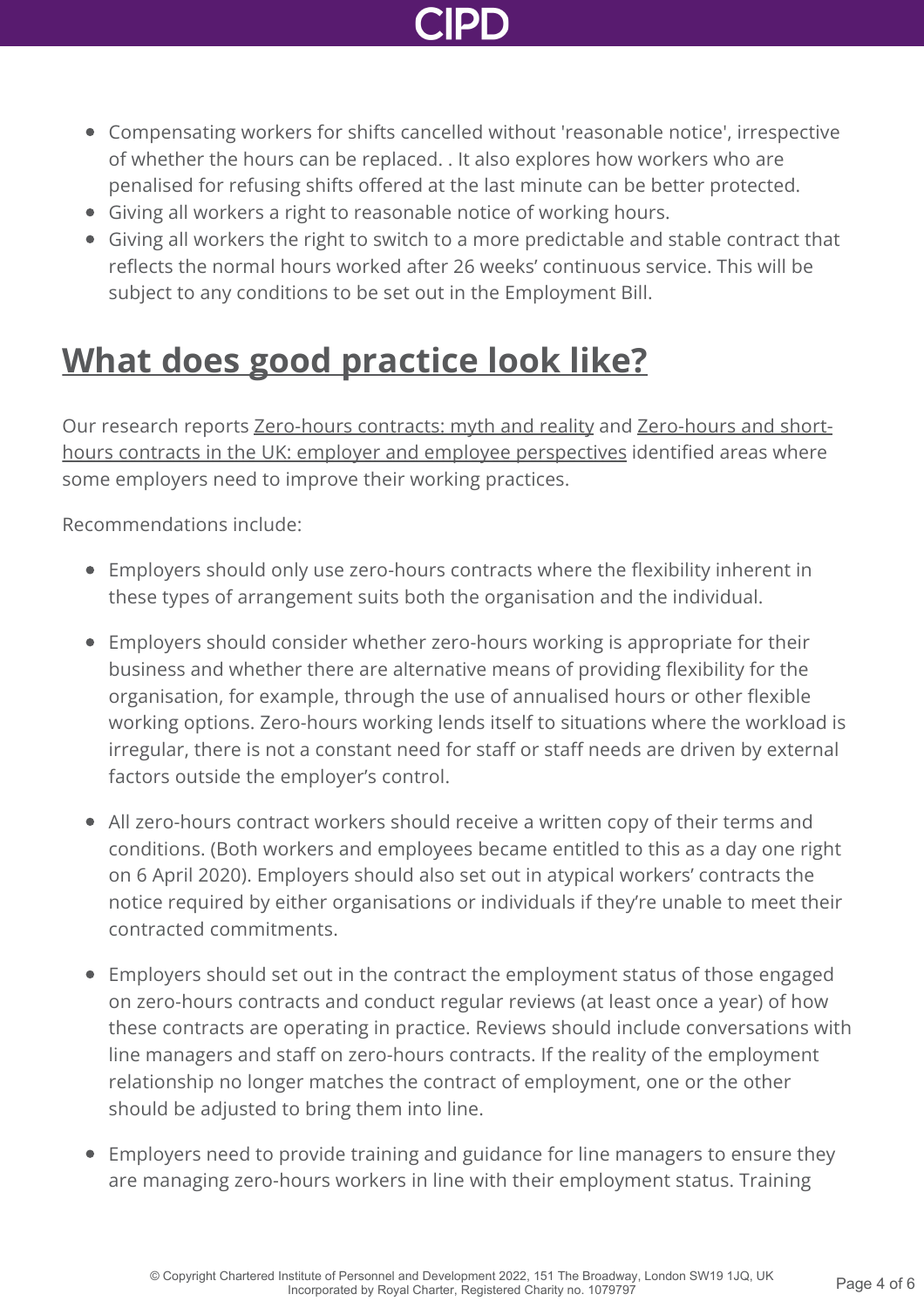must ensure that line managers are aware that zero-hours workers have a legal right to work for other employers when there is no work available from their primary employer.

- Comparing different contract types, standard permanent employees fare better in both skills development and career development than those on temporary or zerohour contracts. To address this, employers and line managers need to ensure that atypical workers are eligible for their organisation's training and development activities. Performance management processes should also be setup to give atypical workers regular feedback.
- Employers should provide zero-hours workers with reasonable compensation if prearranged work is cancelled with little or no notice. We believe a reasonable minimum would be to reimburse any travel expenses incurred and provide at least an hour's pay as compensation. Some employers appear to go further than this, for example by paying employees in full for shifts cancelled at short notice. This seems a reasonable position if organisations also prevent or penalise employees from cancelling pre-arranged work at short notice.
- Employers should ensure there are comparable rates of pay for people doing the same job regardless of differences in their employment status. This could be written into employment policies and terms and conditions with practice reviewed periodically.
- Employers should ensure that all atypical workers, including zero-hour contract workers, are offered comparable pay and employment conditions with those of other workers.

## **[Useful contacts and further reading](http://www.cipd.co.uk/knowledge/fundamentals/emp-law/terms-conditions/zero-hours-factsheet?pdf=true#)**

#### **Contacts**

[Acas – zero hours contracts](http://www.acas.org.uk/zerohours)

[GOV.UK - zero hour contracts](https://www.gov.uk/contract-types-and-employer-responsibilities/zero-hour-contracts)

### **Books and reports**

[DEPARTMENT FOR BUSINESS INNOVATION AND SKILLS \(2015\)](https://www.gov.uk/government/publications/zero-hours-contracts-guidance-for-employers) Zero hours contracts: guidance for employers. London: BIS.